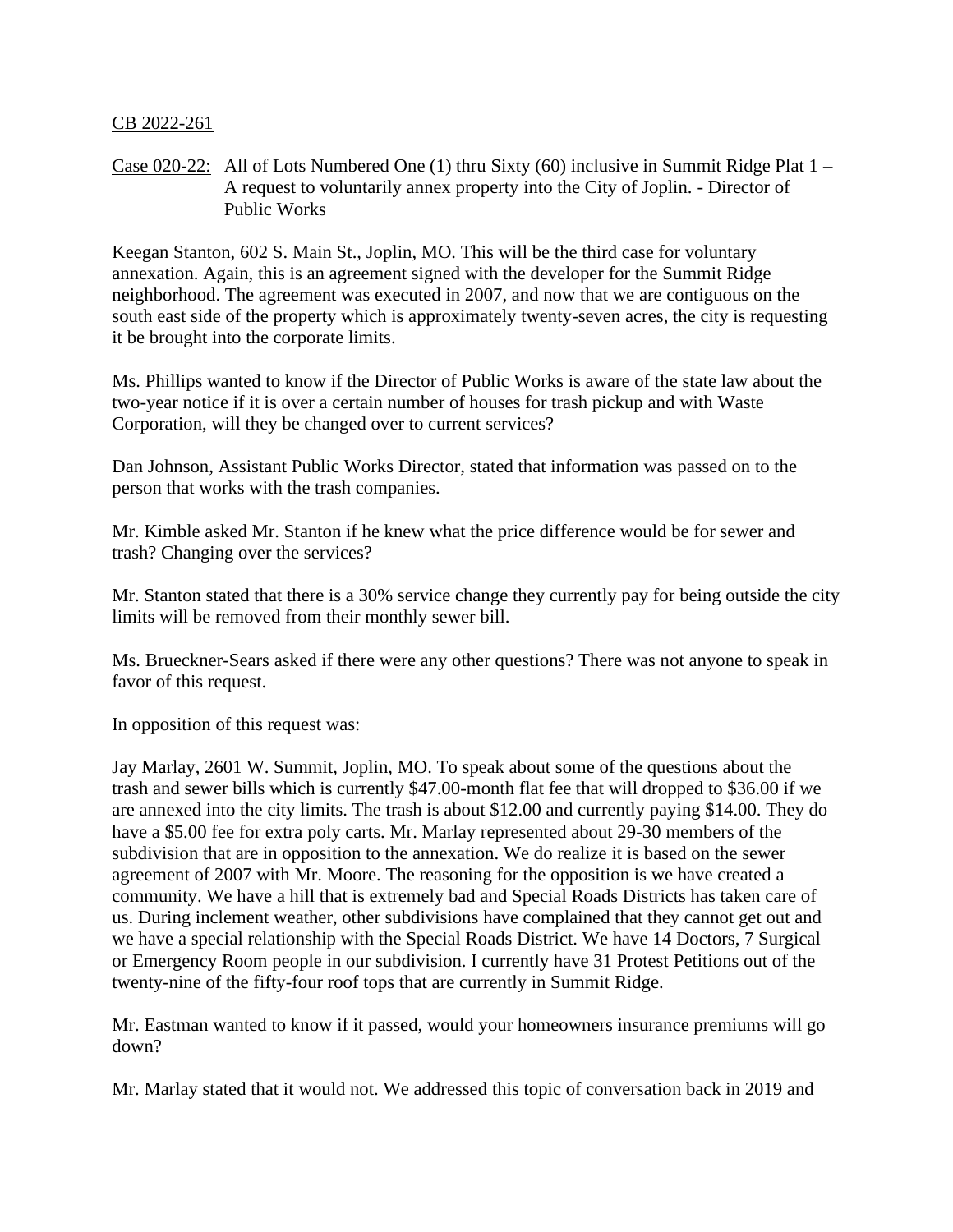we reached out to our homeowner's insurance, and it is based off the same percentage as Joplin. What does change for a tax purpose for us is the Redding Mills Fire Department.

Mr. Eastman stated that they would now have Joplin Police protection that you do not have now.

Mr. Marlay stated that was correct. We have County Sheriff now, which is an elected Official.

Mr. Kimble mentioned he had a question. Mr. Marlay, you stated you had twenty-nine or so petitions against out of fifty-four roof tops, which you mentioned all the specialized medical people. Do you know how many of the petitions you have against are in some of those specialized medical positions?

Mr. Marlay stated he did not know off the top of his head.

Ms. Phillips stated that since the City Attorneys office is here, will you explain to us what happens if people do not want to come in. Is it a done deal? She was not sure about the legalities that were signed.

Jordan Paul, Assistant City Attorney stated that Mr. Stanton covered it pretty well. The out-oftown sewer agreements that are used by Public Works, every one contains a series of clauses that deal with annexation. They generally provide a verity of reasons of why the city cannot extend services, but when the city gets to that point where they feel they can extend services or just wants to exercise that right. It is a recorded document, and the owner should be aware of this through any owner's title work it should be in there when they purchase their property.

Ms. Phillips stated that when people bought their property, they would have seen this in the title search, correct?

Mr. Paul stated that was correct.

Mr. Kimble had another question for the city. The city stated that it has enough resources or the ability to extend out to annex these properties. Concerning police and fire being down thirty plus three more recently adding on another section for Officers to patrol, is that enough resources?

Mr. Bolander stated thee is a shortage in every sector, every department in the city. Not only here in Joplin but regionally and all over the country. The police have reviewed this and they feel that they can service this and the other properties on the agenda satisfactorily.

Mr. Marlay wanted to make one last comment. They are aware of the agreement, but we are not saying no, we are saying maybe not yet.

Mr. Kimble stated that he brought forward a relationship they have with the County as far as Sheriff, patrol, etc. people that are taking care of their streets. Could there be an agreement struck where they could say "As a housing development we would like to create an agreement with the County to patrol this area and/or have the choice to bring in a service to clear them streets?"